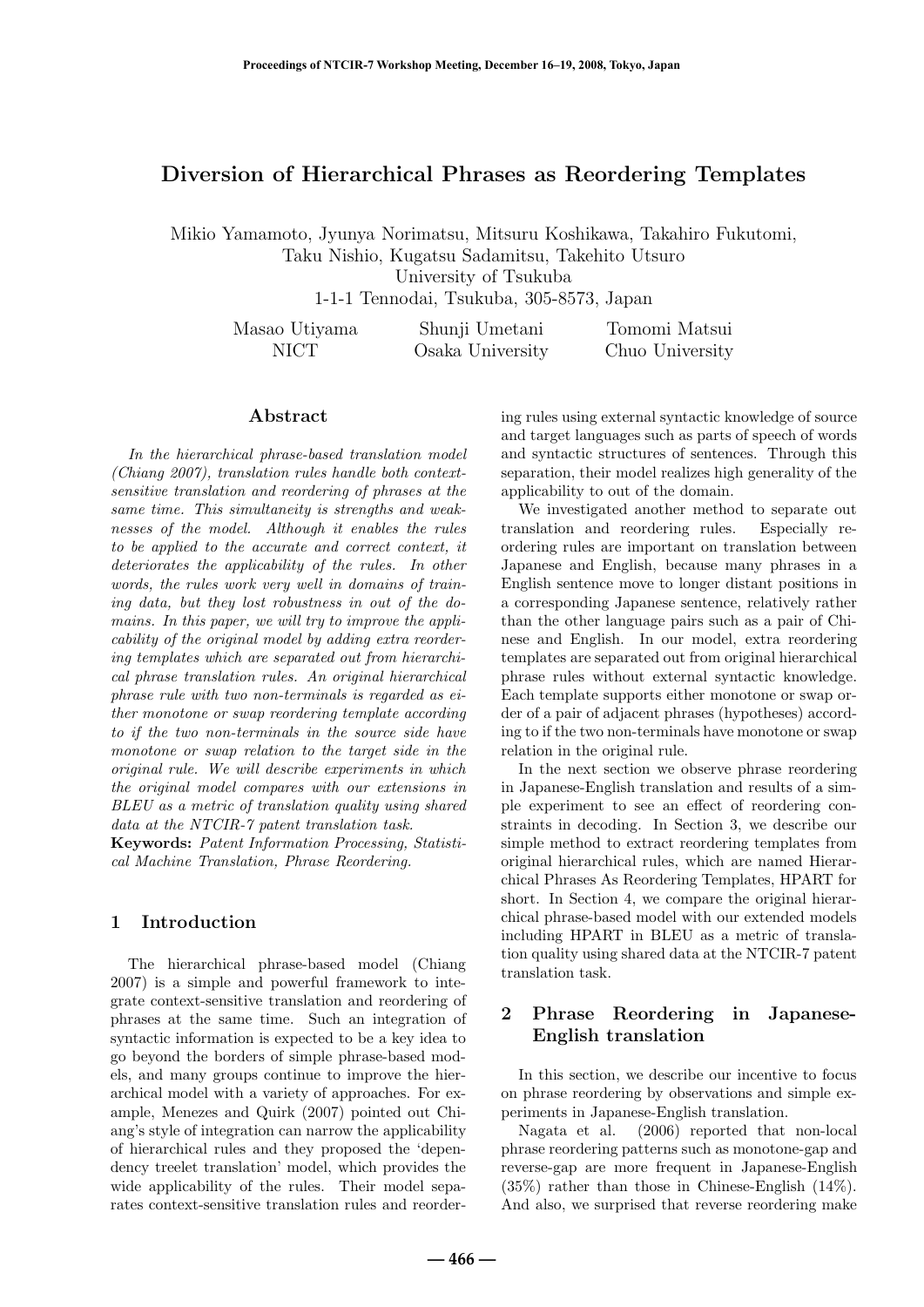

**English:** History shows that opposition forces in the country have often split soon after uniting.

**Japanese:** 確かにこの国の野党勢力は結束からすぐに分裂してき た歴史がある。

Figure 1. A typical word alignment in J-E translation: a highly random alignment.

up 28% in Japanese-English, on the other hand, 7% in Chinese-English. Figure 1 and 2 shows typical word alignments between Japanese and English sentences automatically computed by GIZA++ (Och and Ney 2003). Many words in a Japanese sentence move to long distant positions in a corresponding English sentence.

Using our decoder (Hiero copy) for the hierarchical phrase-based model, we conducted a simple experiment to see an effect of global reordering constraints. The original Hiero decoder adopts a monotone rule as global phrase reordering  $<sup>1</sup>$ . However, as is evident</sup> from Figure 1 and 2 in Japanese-English translation, we need global reordering rules allowing long distance phrases movement with swap. We run the decoder with two kinds of global reordering constraints; the original global monotone constraint and that with the ITG constraint (Wu 1996) which allow two phrase hypotheses to be swapped on the arbitrary node in the binary tree  $^2$ .

Table 1 shows BLEU values of two kinds of global reordering constraints. The experiment was conducted in the same condition described in Section 4. The table shows that there exist many good phrases swapped globally or locally which cannot be generated as translation candidates by the original hierar-



**English:** As a member of the international community, which pursues peace and stability, Japan obviously has the responsibility to take part in the reconstruction work in Iraq. **Japanese:** イラクの復興支援に日本が参加するのは、平和と安定 を求める国際社会の 一員として、当然の責務だ。

Figure 2. A typical word alignment in J-E translation: a reverse (or swapping) alignment.

chical phrase-based model in Japanese-English translation. In this paper, we will investigate not global reordering rules but rather local reordering rules slipped out of the original model. Reordering rules are distinct from reordering constraints. Although reordering constraints don't give reordering hypotheses probabilistic scores, reordering rules do. In the case of using only a constraint for reordering, since only the language model for target side provides information to select a phrase order from possibilities satisfying the constraint, it's not necessarily the case that a selected phrase order properly reflects the meanings in source language.

In the next section, we describe our simple method to extract reordering regularities from hierarchical phrase rules in order to utilize information the original model intrinsically has.

| Table 1. BLEU in JE translation |           |          |          |  |
|---------------------------------|-----------|----------|----------|--|
| Constraints                     |           | Monotone | ITG      |  |
| <b>BLEU</b>                     | $span=10$ | $22.8\%$ | $24.2\%$ |  |
|                                 | $span=15$ | $23.0\%$ | $23.6\%$ |  |

 $\mathrm{^{1}S}\rightarrow$   $<\!\mathrm{SX},$  SX>  $\mathrm{^{2}ITG}$  constraints are realized by the following two rules:  $S \rightarrow \langle S_0 S_1, S_0 S_1 \rangle$ 

 $S \rightarrow \langle S_0 S_1 S_1 S_2 S_2 \rangle$ 

The second rule allows two adjacent nodes to be swapped.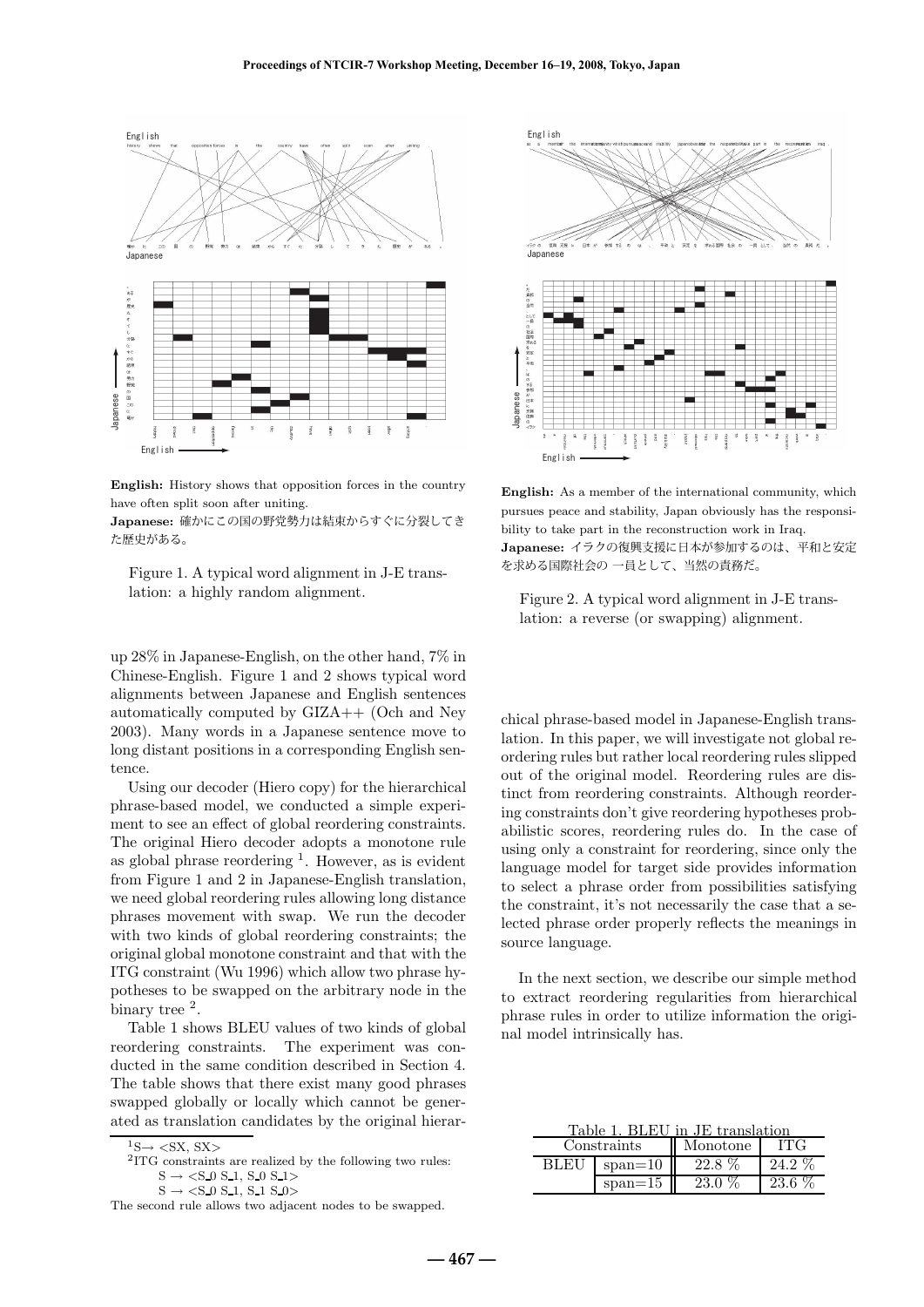# **3 HPART: Hierarchical Phrases As Reordering Templates**

#### **3.1 Basic idea**

Consider translation for noun phrases including the Japanese word 'に関する' such as the pattern 'NOUN + に関する + NOUN.' The word 'に関する', which roughly means 'relating to' in English, can be translated into a variety of English expressions such as 'of', 'for', 'on', comma and so on, but the positions of the anteroposterior noun phrases are consistently translated into English in reverse order (Figure 3). The hierarchical phrase model formalizes one of the translation by the following rule, for example.

 $X \rightarrow \langle X_0 \rangle$ に関する X<sub>-1</sub>, X<sub>-1</sub> of X<sub>-0</sub>  $>$ 

This is a rewrite rule of a synchronous CFG (Chiang 2007). The left sequence in the bracket is a rewrite rule of normal CFG in source language, the right sequence is for target language.  $X_0$  and  $X_1$  are non-terminal symbols, and the same named symbols in each side have to keep meanings equivalent. For example, a Japanese phrase rewritten from 'X 0' next to 'に関する' should be translated into an English phrase at the position of  $'X_0'$  in target side, that is, at the right position of the word 'of'.

As mentioned above, since the word 'に関する' can be translated into a variety of English expressions, we need as many rules as the number of expressions such as:

X → <X 0 に関する X 1, X 1 for X 0 > X → <X 0 に関する X 1, X 1 on X 0 > X → <X 0 に関する X 1, X 1 ',' X 0 > ...

In the ideal case, a training program can lean all rules from enough parallel data.

However, ideal learning of rules is prevented by noise of parallel data such as non-literal translations and poor sentence alignments, and also many errors of automatic word alignments (Blunsom et al., 2008). Instead, many partial phrase or hierarchical phrase translation rules are extracted from that noisy parallel data, such as the followings.



Figure 3. Variety and consistency in Japanese-English translation.

$$
X^a \rightarrow \langle \mathcal{K} \boxtimes \mathcal{T} \otimes X_0, X_0 \text{ of } \rangle
$$
  

$$
X^b \rightarrow \langle \mathcal{K} \rangle \cong \langle \mathcal{K} \otimes \mathcal{T} \otimes \mathcal{T} \rangle
$$
  

$$
X^c \rightarrow \langle \mathcal{K} \otimes \mathcal{T} \otimes \mathcal{T} \rangle
$$
  
...

Each of the above rules not only losts reordering information for swapping anteroposterior phrases around the word 'に関する', but also cannot generate the swap rule even if they collaborate, because the range of covering by the above three rules are duplicated in a word sequence of source sentences. Figure 4 shows the duplicated application of the above three rules to the Japanese fragment '科学 (science) に関する (of) ...' Since phrase-based models don't allow duplicated application of rules to the same word sequence in general, the above three rules are exclusive and cannot been combined. Our central idea in this paper is to allow these duplications in order to combine relatively general reordering regularities and partial translation rules.



Figure 4. Examples of duplicated application of some rules.

#### **3.2 Extra reordering templates**

We exploit reordering regularities in the hierarchical phrase rules including two non-terminal symbols in the each side, and ignore translation information, that is, don't use lexical word sequences in the target side of rules. Consider the following rule again.

$$
X \to \langle X_0 \rangle \subset \text{I}
$$
以 は関する X\_1, X\_1 of X\_0 >

This rule implies some reordering information: anteroposterior phrases on 'に関する' in source language (Japanese) should be swapped in the target language (English). At the same time, we can ignore the fact that the word 'of' is a translated word corresponding to the word 'に関する'.

All hierarchical phrase rules including two nonterminal symbols can be regarded as extra reordering templates, and they are classified into two types: monotone and swap. In templates of the type monotone, the order of two nonteminals in each language side is the same, and the reverse order in templates of the type swap. For example, the above templates of 'に関する' is classified into the type swap. Both types of extra reordering templates are defined as the following general ITG rules.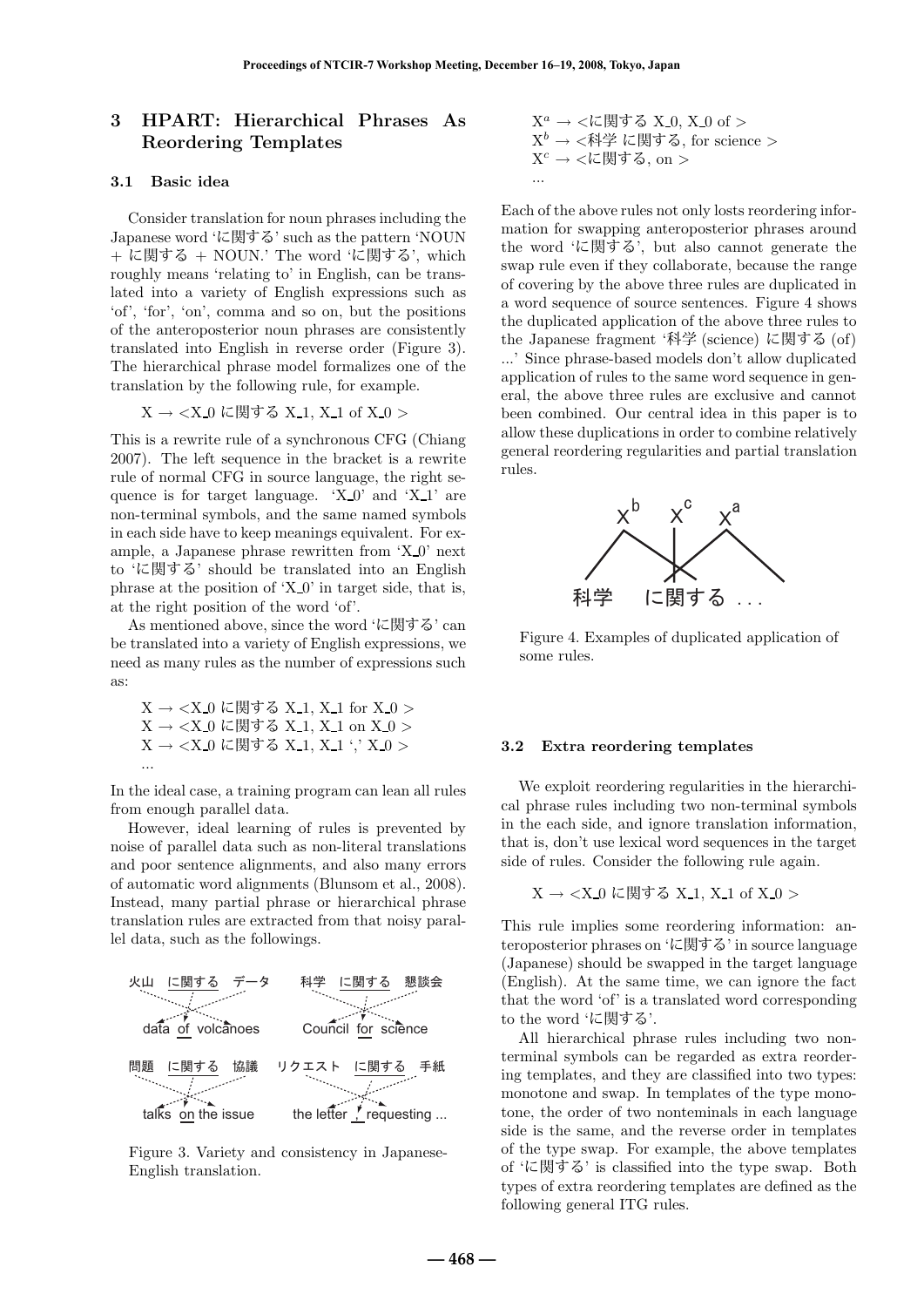$$
X \to \langle X_2 \, X_3, \, X_2 \, X_3 \rangle \text{ (monotone)}
$$
  
 
$$
X \to \langle X_2 \, X_3, \, X_3 \, X_2 \rangle \text{ (swap)}
$$

However, this generalization is limited to only the case that two adjacent source phrase hypotheses (that is, 'X 2 X 3' in source side of the ITG rules) match with the pattern of the source side of the original hierarchical phrase rule  $3$ . Figure 5 shows two examples of application of the extra reordering rule converted from the above rule.

We added two scores related to extra reordering templates as features of the log-linear model to give a target sentence a probability; the number of uses of templates (templates penalty) and the total scores of the original rules that formed the templates used for translation.





Figure 5. Examples of extra reordering rules and the application

|                                |  |  | Table 2. BLEU with the single reference in JE |  |
|--------------------------------|--|--|-----------------------------------------------|--|
| translation for the formal run |  |  |                                               |  |

| Global reordering constraint: Monotone |  |  |
|----------------------------------------|--|--|
|----------------------------------------|--|--|

|                                                                     | ΗP         |                          | $HP + HPARTs$    |  |  |
|---------------------------------------------------------------------|------------|--------------------------|------------------|--|--|
|                                                                     | $22.84\%$  | $\ll$                    | $24.04\%$        |  |  |
| $\begin{array}{c} \text{span} = 10 \\ \text{span} = 15 \end{array}$ | 23.00 %    | $\ll$                    | $23.99\%$        |  |  |
|                                                                     |            |                          |                  |  |  |
| Global reordering constraint: ITG                                   |            |                          |                  |  |  |
|                                                                     |            |                          | $HP + HPARTs$    |  |  |
|                                                                     | 24.20 %    | ≮                        | 24.24 %          |  |  |
| $\begin{array}{c}\n\text{span}=10\\ \text{span}=15\n\end{array}$    | $23.57~\%$ | $\overline{\mathcal{L}}$ | $23.59(19.93)$ % |  |  |

 $\ll$  means significantly difference with significance level of 1%. 'HP' stands for 'Hierarchical Phrase rules.'

## **4 Experiments**

We estimated a hierarchical phrase table for J-E translation from PSD-1 of training data at the NTCIR-7 (Fujii et al. 2008) using Chiang's heuristics (Chiang 2007) and a phrase table from PSD-1 using the script within Moses package (Koehn et al. 2007). 5-gram language model was constructed from text of English side of PSD-1 using SRILM (Stolcke 2007) with Interpolated modified Kneser-Ney smoothing (Chen and Goodman 1998). The test-set (899 sentences) in PSD-1 training data was used as development data for MERT (Och 2003) using Utiyama's implementation (Uchiyama 2006) written in Ruby.

BLEU (Papinei et al. 2002) is computed by the official tool for the NTCIR-7 patent translation task: 'bleu kit' (Norimatsu 2008). Our submitted results, marked by 'MIBEL' in the overview paper (Fujii et al. 2008), for the formal run were the output of our decoder based on the hierarchical phrase-based model with HPARTs. However, after we submitted the results, we found out the order of parameters in the hierarchical phrase table doesn't match with the order of weights table, so the official evaluation on the NTCIR-7 patent translation task may undervalue our system's performance. Table 2 shows the BLEU values with the single reference in Japanese-English translation (1381 sentences) of the intrinsic evaluation for the formal run. 'Span' in the table means the length (the number of words) limitation as a phrase in the source side for decoding. The value in the parentheses is the official score of MIBEL team.

In all cases, the models with HPARTs improves over the original models. However, only the cases of the monotone global reordering constraint are statistically significant  $(p < 0.01)$ . In the case of the ITG constraint, advancement by HPARTs is little. I think that flexibility of global reordering by the ITG may negate an effect of HPARTs.

<sup>3</sup>You might have concerned how a decoder can decide where the source word sequence divides at for each  $X_2$  and  $X_3$ , but a standard decoder using CKY algorithm generates phrase hypotheses in the bottom-up manner, so the decoder knows dividing points as applying an extra reordering rule.